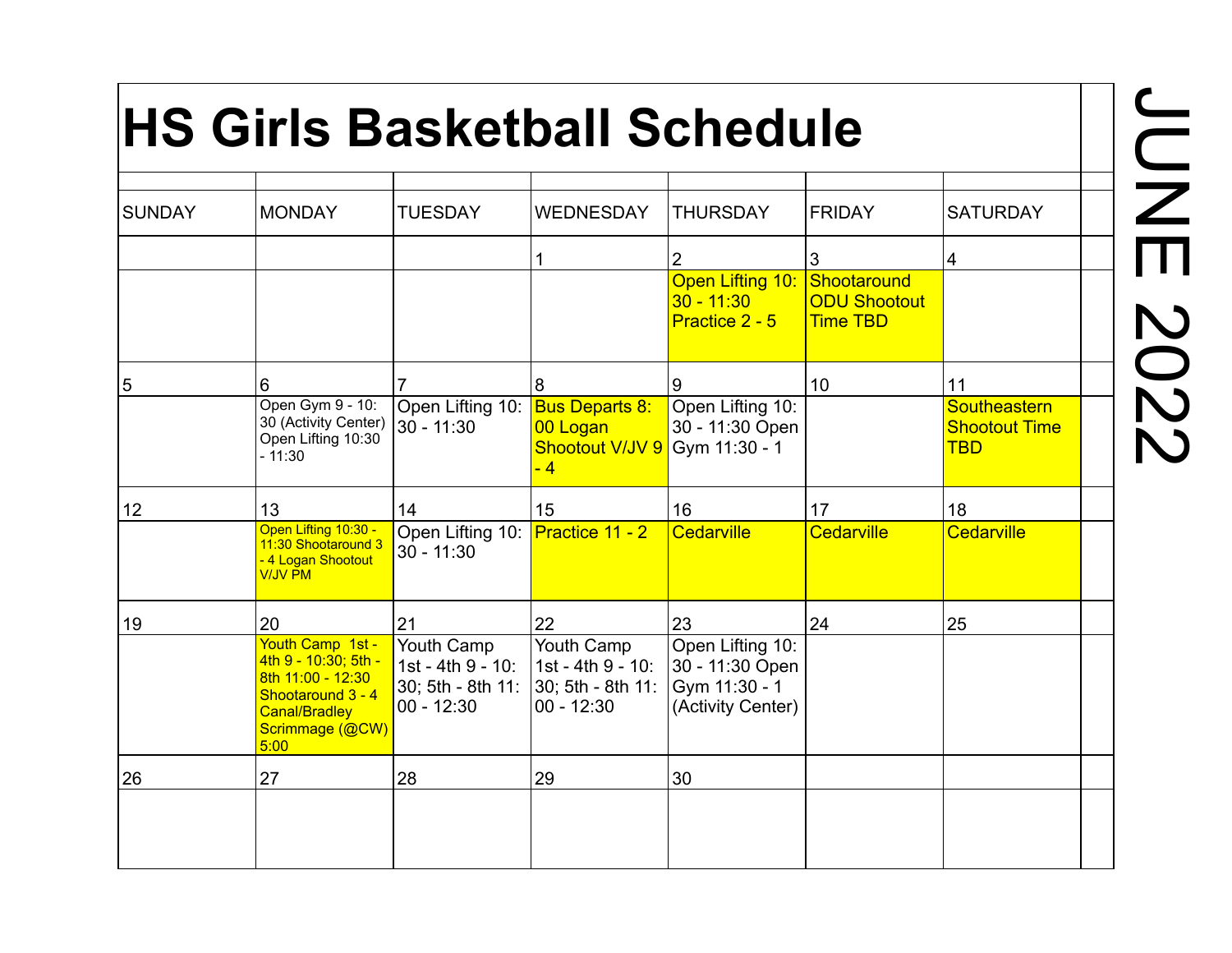## **HS Girls Basketball Schedule**

| <b>SUNDAY</b> | <b>MONDAY</b>                                                           | <b>TUESDAY</b>                   | <b>WEDNESDAY</b> | <b>THURSDAY</b>                                                         | <b>FRIDAY</b>  | <b>SATURDAY</b> |
|---------------|-------------------------------------------------------------------------|----------------------------------|------------------|-------------------------------------------------------------------------|----------------|-----------------|
|               |                                                                         |                                  |                  |                                                                         | 1              | $\overline{2}$  |
|               |                                                                         |                                  |                  |                                                                         |                |                 |
| 3             | $\vert$ 4                                                               | 5                                | $6\phantom{1}$   | $\overline{7}$                                                          | $\overline{8}$ | 9               |
|               |                                                                         |                                  |                  |                                                                         |                |                 |
| 10            | 11                                                                      | 12                               | 13               | 14                                                                      | 15             | 16              |
|               | Open Lifting 10:30<br>- 11:30 Open Gym<br>4 - 5:30 Youth 3v3<br>$6 - 7$ | Open Lifting 10:<br>$30 - 11:30$ |                  | Open Lifting 10:30<br>- 11:30 Open Gym<br>4 - 5:30 Youth 3v3<br>$6 - 7$ |                |                 |
| 17            | 18                                                                      | 19                               | 20               | 21                                                                      | 22             | 23              |
|               | Open Lifting 10:30<br>- 11:30 Open Gym<br>4 - 5:30 Youth 3v3<br>$6 - 7$ | Open Lifting 10:<br>$30 - 11:30$ |                  | Open Lifting 10:30<br>- 11:30 Open Gym<br>4 - 5:30 Youth 3v3<br>$6 - 7$ |                |                 |
| 24            | 25                                                                      | 26                               | 27               | 28                                                                      | 29             | 30              |
|               | Open Lifting 10:30<br>- 11:30 Open Gym<br>4 - 5:30 Youth 3v3<br>$6 - 7$ | Open Lifting 10:<br>$30 - 11:30$ |                  | Open Lifting 10:30<br>- 11:30 Open Gym<br>4 - 5:30 Youth 3v3<br>$6 - 7$ |                |                 |
| 31            |                                                                         |                                  |                  |                                                                         |                |                 |
|               |                                                                         |                                  |                  |                                                                         |                |                 |
|               |                                                                         |                                  |                  |                                                                         |                |                 |